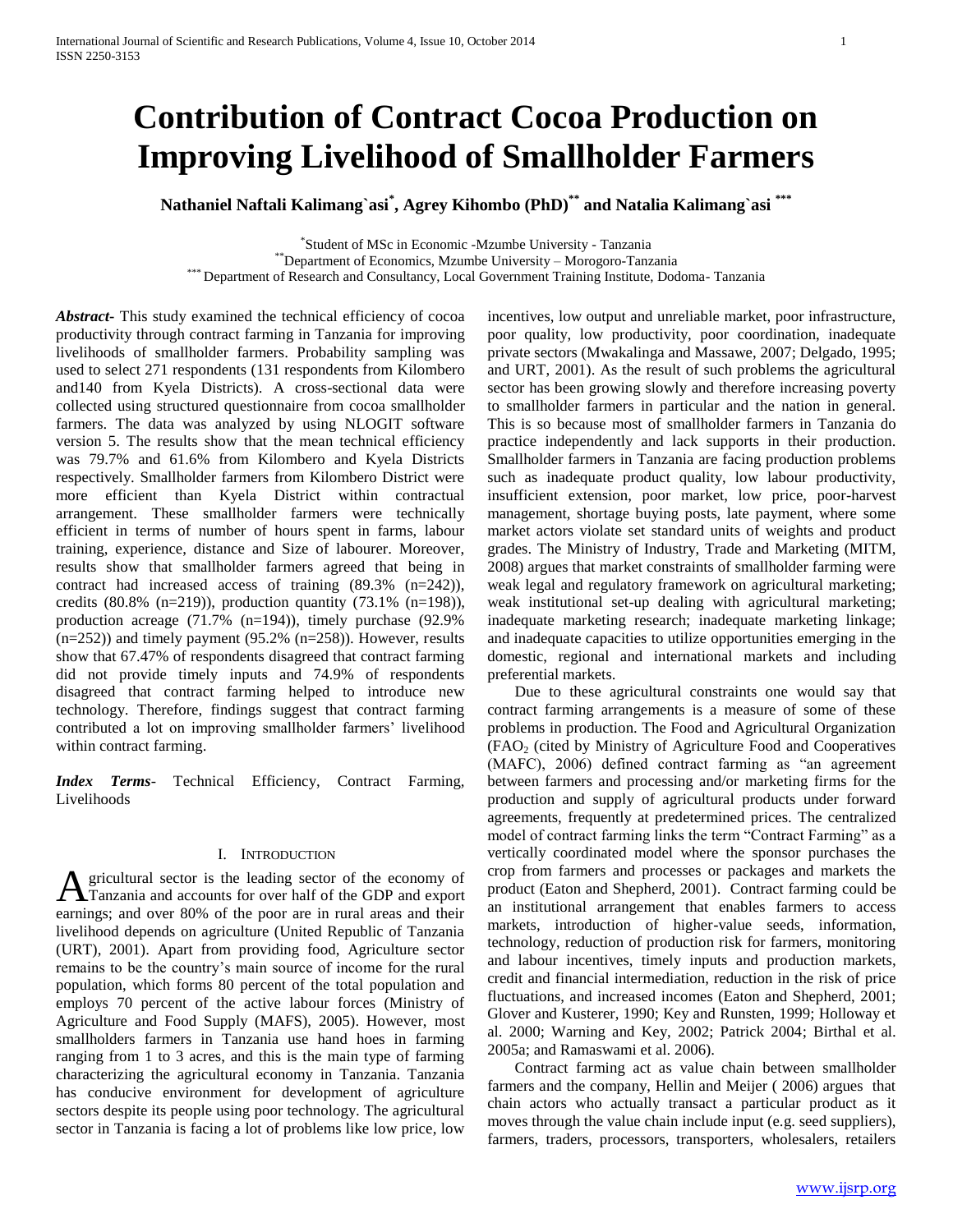and final consumers. For the success of the organization there must be dependent to each other. The organization provides services to the people and people provide raw materials (sell products) to the organization, this act as a value chain between the two sectors. Contract farming looks as the chain linking the buyer and out-grower because they are supporting each other in the production. The study aimed at assessing contribution of contract cocoa production on improving livelihood of smallholder farmers in Tanzania.

#### **1.1 Conceptual framework**

 Technical efficiency measures the performance of production in a given available resources. Producers always aimed at maximizing profit and minimizing cost of production in order to produce at efficiency level. Battese and Coelli (1988) define technical efficiency of a firm as the ratio of its mean production (in original units), given the level of inefficiency, to the corresponding mean production if the inefficiency level were zero. But, inefficiency can arise due to other factors which are out of the control of the producers like bad weather (drought, flood, volcanoes), diseases, wild animals, which can lead to the production below the frontier (Aigner et al. 1977; and Meeusen and Broeck, 1977). Efficiency analysis is a common way of evaluating the performance of agricultural production, whereby highly efficient farms are considered to have higher likelihood of survival (Manevska-Tasevska, 2012). However, livelihood is the way smallholder farmers earn income in order to support life. According to Department of International Development, (1999) term *livelihood* comprises the capability, assets and activities requisite for a means of living. The asset is referred to tangible or intangible; tangible assets are such as food store and cash saving, trees, land, livestock and tools and intangible assets are such that access to materials, information, education, health services and employment opportunities. The livelihoods outcomes are seen in human asset, social assets, natural assets, physical assets and financial assets acquired by undertaking a certain activity. Therefore, the livelihood of smallholder farmers within contract farming in cocoa production could be evaluated through assessing some of aforementioned outcomes.

#### II. METHODOLOGY

#### **2.1 Study Area**

 The study was conducted in Kilombero and Kyela Districts which are among the areas that produce cocoa beans in Tanzania. The primary data for this study were collected on March - April, 2013. The sampling unit of the study was limited only to the areas producing cocoa, predominantly those within contract farming. Smallholder farmers was obtained from two districts (Kilombero and Kyela), four wards and ten villages involved in the study. Probability sampling method was employed to obtain respondents from smallholder farmers producing cocoa. Crosssectional data was collected using structured questionnaire; the sample size was 140 respondents from Kyela District and 131 respondents from Kilombero District.

#### **3.1 Analytical Model**

 The Cobb-Douglas production function has been widely used in agricultural studies because of its simplicity and ease of estimation from agricultural data (Derbetin, 1992). The Cobb-Douglas production function, in its stochastic form, was presented in equation 1.

$$
Y_i = \beta_1 X_{2i}^{\beta_2} X_{3i}^{\beta_3} X_{4i}^{\beta_4} X_{5i}^{\beta_5} e^{u_i}
$$
  
................. Equation (1)

Where Y= output per acre/year/household,  $X_2$ =labour input,  $X_3$ = land input,  $X_4$ =technology used,  $X_5$ =cocoa plants per acre,  $u$ =stochastic disturbance term, and  $e$ = base of natural logarithm. From Equation 1 it is clear that the relationship between output and the four inputs is nonlinear. In transformation this model will be as follows:

$$
\ln Y_i = \beta_0 + \beta_2 \ln X_{2i} + \ln \beta_3 X_{3i} + \beta_4 \ln X_{4i} + \beta_5 \ln X_{5i} + \varepsilon_i
$$
  
........  
Equation (2)

Where;  $\beta_{0}$  constant term, ln= natural logarithm,  $\beta_2$ ,  $\beta_3$ ,  $\beta_4$ , and  $\beta_5$  is coefficients and other parameter is previous explained.

The error term  $(\epsilon_i)$  has two components  $u_i$  and  $v_i$  which form equation 3

 $\mathcal{E}_i = \mathcal{V}_i - \mathcal{U}_i$ ............. ........................... ...................... ..................... ...........Equation (3)

**Where:**  $v_i = i_s$  a random error associated with random factors which are out of the control of the producers (Aigner et al. 1977; and Meeusen and Broeck, 1977) such as bad weather (drought, flood, volcanoes), diseases, wild animals, which can lead to the production below the frontier. It has a zero mean and variance equal to  $\delta_v^2$  such that its distribution is given as  $N(0, \delta_v^2)$ .

 $u_i =$  is a non-negative truncated half normal random variable (at zero) with a distribution given as ,  $N(0, \delta_u^2)$ . However,  $u_i$  can also have other distributions such as gamma and exponential. It is associated with farm-specific factors. The mean values of  $u_i$  are determined by equation 4.

...................................................................................... .............Equation (4)

**Where;**  $\rho_i$  = Represents inefficiency variable for; i=1,2,3 ...,n;  $\omega_i$  = Parameter estimates; for i=1,2,3...,n;  $\delta_v^2$  and  $\delta_u^2$  are the variances of  $v_i$  and  $u_i$  respectively. The inefficiency variable is represented by farm characteristics such as family labour, hired labour, training, distances, access to credit, time (manday hours) and experience.

 The maximum likelihood estimation of equation 2 yields parameter estimates;  $\beta_i$  and  $\lambda$ . Given the production frontier and inefficiency effect models represented in equation 5, technical efficiency can be obtained from the conditional expectation of  $\mathbf{u}_i$ given  $\epsilon_i$  as shown in equation 5 (Zaibet and Dharmapala, 1999).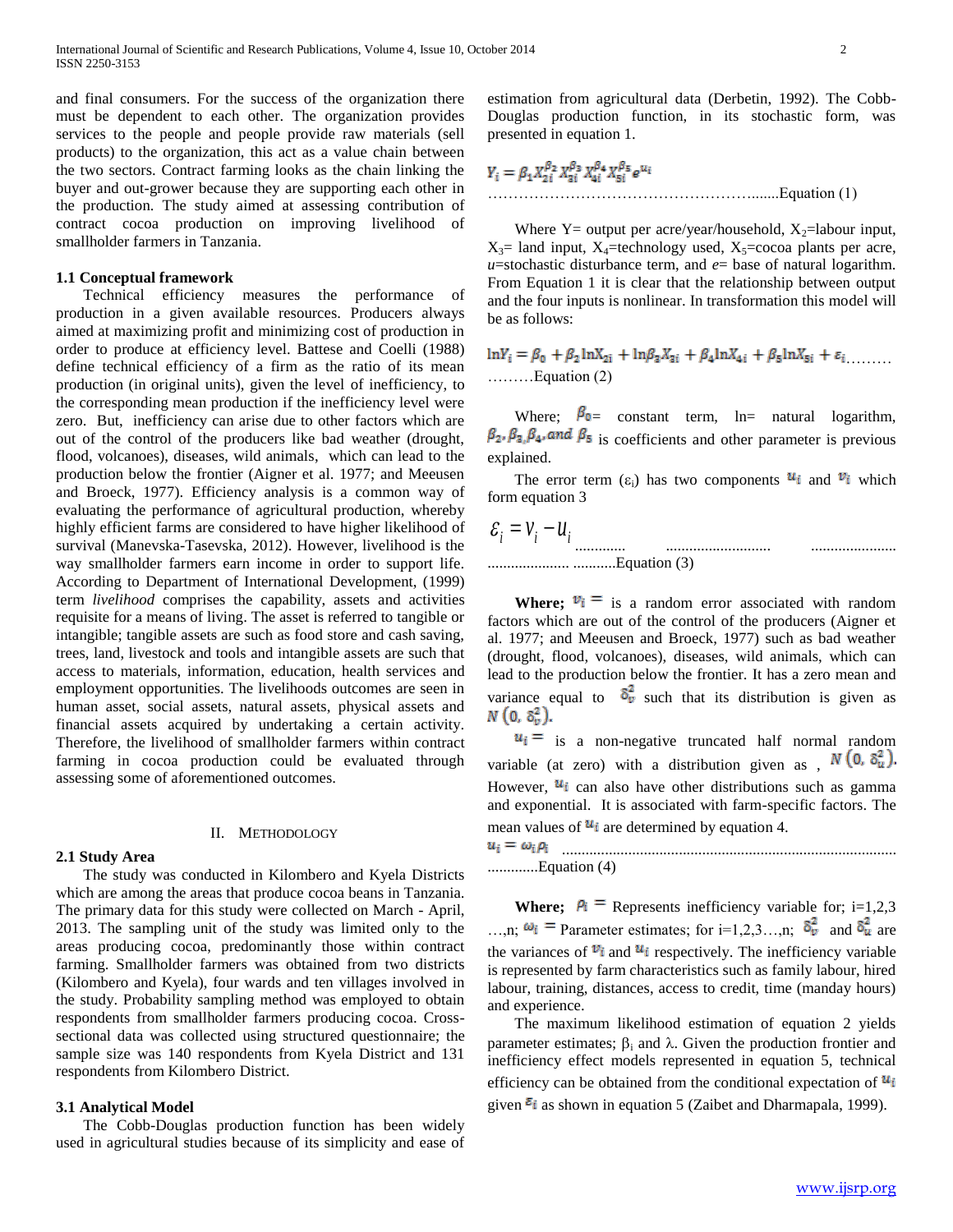$$
E[-u_i|\varepsilon_i] = \frac{\delta_u \delta_v}{\delta} \left[ \frac{f^*(\lambda \varepsilon_i/\delta)}{1 - F^*(\lambda \varepsilon_i/\delta)} - \frac{\varepsilon_i \lambda}{\delta} \right]
$$
  
...........  
Equation (5)

Where;  $E[-u_i|\varepsilon_i] = A$  conditional mean of  $u_i$  given  $\varepsilon_i$ ; is the variance of  $v_i$ ;  $\delta \vec{u} = I_s$  the variance of  $u_i$ ; sample variance;  $\lambda = \partial_{\mu}/\partial_{\nu}$  ratio of variance;  $f^*$  = value of a standard normal distribution function; and  $F^*$  = value of distribution function. Both functions are being evaluated  $\lambda \varepsilon_i$ 

at  $\delta$ . Since technical efficiency of a production can be estimated under conditional expectation of  $u_i$  given  $\varepsilon_i$ .

 The individual farmer's level of technical inefficiency was calculated from the expected value of equation 4 as re-written in equation 5 and later TE was compared with the return of cocoa output per kilograms per acre per year per household as showed in equation 6.

$$
TE_i = \exp\left(E\left[-u_i \mid \varepsilon_i\right]\right) \dots
$$

...................Equation (6)

Such that  $0 \leq TE \leq 1$ . Otherwise  $TE_i < 1$  provides a measure of short fall of observed output from maximum feasible output that characterized by a stochastic elements that varies across producers (Kumbhakar and Lovell, 2000).

## **3.2 The Empirical Model**

 The model in equation 7 representing stochastic frontier was estimated in two step process. First step; cocoa production through contract farming over one year output (Y) was regressed against the independent variables, including area under production (acres/land), labour (family labour plus hired labour), cocoa plants per acre and cost of technology used in production. The log linear production function is represented by equation 7.

$$
LnY = \ln \beta_o + \beta_1 \ln X_{1ij} + \beta_2 \ln X_{2ij} + \beta_3 \ln X_{3ij} + \beta_4 \ln X_{4ij} + v_{ij} - u_{ji} \dots L \text{quation.} (7)
$$

 Where; LnY = Output of cocoa products per kgs/acre/years/household;  $X_1$  = Area under cocoa production (land);  $X_2$  = number of cocoa plants per acre;  $X_3$ = Labour (man day/acre including family labour plus hired labour);  $X_4$ = Cost of technology used in production;  $v_i$  = Random errors;  $u_i$  = Technical inefficiency effects; and  $ln=$  natural logarithms.

Then in the second step; the error term  $(u_i)$  was regressed against selected socio-economic characteristics of the farm as shown in equation 8.

$$
u_i = \omega_0 + \omega_1 \rho_1 + \omega_2 \rho_2 + \omega_3 \rho_3 + \omega_4 \rho_4 + \omega_5 \rho_5 + \omega_6 \rho_6 + \omega_7 \rho_7
$$
  
........
$$
Equation (8)
$$

Where;  $\omega_0$ ,  $\omega_1$ ,  $\omega_2$  ....,  $\omega_7$  = parameter estimates;  $\rho_1$  = Distance from home to the field,  $P_2$  = Training,  $P_3$  = Experience in cocoa production;  $\rho_4$  = Credit;  $\rho_5$  = Family labour,  $\rho_6$  = Hired labour; and  $P_7$  = Time used in production (man hours per day).

## III. RESULT AND DISCUSSION

## **4.1 Individual Attributes and Cocoa Output per Acre**

 Table 1 shows individual attributes and cocoa output per acre per years per household at Kilombero and Kyela Districts. Male producers from Kilombero District obtained 512.79 mean output of cocoa in kilogram under mean acre 1.47 of cultivated land and in Kyela District; male producers obtained 432.60 mean output of cocoa in kilogram under mean acre 1.38 of cultivated land. Female producers in Kilombero District obtained 502.37 mean output of cocoa in kilogram which produced under mean acre 1.37 of cultivated land; and Kyela District female obtained 219.71 mean output of cocoa produced under mean acre 0.73 of cultivated land. Based on the sex of smallholder farmer's data shows that Kilombero District is more productive compared to Kyela District. The group shows that males were very efficient in the production of cocoa than females in both Districts. Logically; males are more productive than females; the results from field support this logic because males were leading in the production of cocoa. There is a need to encourage females to participate fully in the production of cocoa.

 Unmarried producers from Kilombero District obtained 174.76 mean output of cocoa in kilogram produced under mean acre of 0.47 of cultivated land; and in Kyela District, unmarried producers 93.01 obtained mean output in kilogram under mean acre 0.31 of cultivated land. The mean of cocoa output in kilogram obtained by married producers from Kilombero District was 779.94 produced under mean acre 2.19; and married producers from Kyela District obtained mean output 502.42 in kilogram per year under mean acre 1.68 of cultivated land. The mean 67.31 in kilogram of cocoa output obtained by divorced producers from Kilombero District which produced under mean acre of 0.21; and Kyela District divorced producers obtain a mean 56.89 of cocoa output in kilogram per year under mean acre 0.12 cultivated. In both districts married producers are leading in cocoa production, Kilombero District being leading in cocoa output produced per acre. Principally; married producers are more productive compared to single producers and divorced producers. The findings showed that married producers were leading in the production of cocoa as principle suggests because married producers had large labour force used in the production.

The mean of cocoa output in kilogram produced by young producer's aged below 45 years from Kilombero District was 523.34 which cultivated under mean acre 1.55; and mean of cocoa output produced by young producers from Kyela District was 148.07 which produced under mean acre 0.53. On the other hand old producers aged 45 years and above from Kilombero District obtained mean 491.82 of cocoa output in kilogram which cultivated on mean acre 1.29; and Kyela District, old producers obtained mean 504.24 of cocoa output produced under mean acre 1.58. Table 1 shows that in Kilombero District the number of young producers were smaller than old producers but young producers are leading in cocoa output; but in Kyela the old producers are leading in the cocoa output than young producers. Logically, young producers are more efficient than old producers in agricultural sector. The young producers in Kilombero District are in line with this logic while in Kyela District the results are inversely to this logic, aged farmers obtained more kilograms of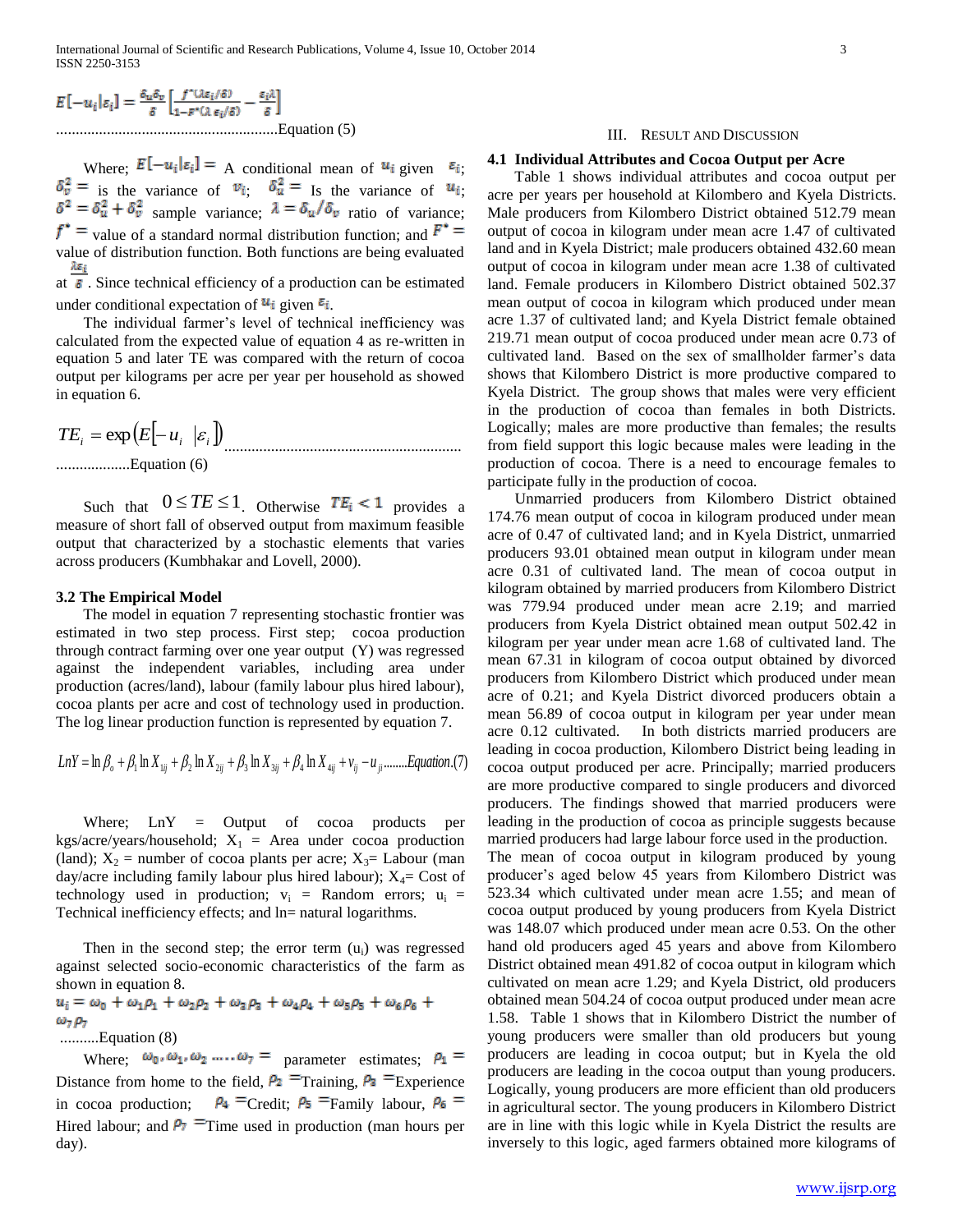cocoa output per acre compared to the young who are strong in the production.

 The smallholder producers having primary education obtained mean 482.00 of cocoa output which produced under mean acre 1.20 from Kilombero District; and Kyela District obtained 338.34 mean of cocoa output produced under mean acre 1.14. The mean of cocoa output per kilograms obtained by smallholder farmers having secondary education was 318.53 under mean acre 1.00 from Kilombero District; and Kyela District, producers with secondary education obtained 288.34 mean of cocoa output produced under mean acre 0.87. The mean of cocoa output in kilograms per year produced by farmers with higher education from Kilombero District was 214.62 which produced under mean acre 0.64; and from Kyela District, farmers obtained 25.13 mean of cocoa output which produced under mean acre of 0.09. Logically, educated producers are the ones who can produce more compared to uneducated producers. Contrary to this notion, this study showed that smallholder farmers with lower level of education produced more output compared to those with higher levels of education. Thus, there is a need to encourage educated farmers to participate fully in production because they can easily adapt to the change of technology.

|                           | Kilombero     | <b>District</b>                 |                                   | Kyela         | <b>District</b> |                           |    |                      |    |
|---------------------------|---------------|---------------------------------|-----------------------------------|---------------|-----------------|---------------------------|----|----------------------|----|
| <b>Variables</b>          | Freq $(\% )$  | of<br><b>Mean</b><br><b>Kgs</b> | <b>of</b><br><b>Mean</b><br>Acres | Freq $(\% )$  |                 | <b>Mean</b><br><b>Kgs</b> | of | <b>Mean</b><br>Acres | of |
| <b>Sex</b>                |               |                                 |                                   |               |                 |                           |    |                      |    |
| Male                      | 68 (51.9%)    | 512.79                          | 1.47                              | 89 (63.6%)    |                 | 432.60                    |    | 1.38                 |    |
| Females                   | 63 (48.2%)    | 502.37                          | 1.37                              | $51(36.4\%)$  |                 | 219.71                    |    | 0.73                 |    |
| <b>Marital Status</b>     |               |                                 |                                   |               |                 |                           |    |                      |    |
| Not married               | 20(15.3%)     | 174.76                          | 0.47                              | 19(13.6%)     |                 | 93.01                     |    | 0.31                 |    |
| Married                   | $101(77.1\%)$ | 779.94                          | 2.19                              | $112(80.0\%)$ |                 | 502.42                    |    | 1.68                 |    |
| Divorced                  | 10(7.6%)      | 67.31                           | 0.21                              | $9(6.4\%)$    |                 | 56.89                     |    | 0.12                 |    |
| Age                       |               |                                 |                                   |               |                 |                           |    |                      |    |
| Young $<$ 45 $y$ rs       | 64(48.9%)     | 523.34                          | 1.55                              | $31(22.1\%)$  |                 | 148.07                    |    | 0.53                 |    |
| Old<br>$\geq$ 45          | $67(51.1\%)$  | 491.82                          | 1.29                              | 109(77.9%)    |                 | 504.24                    |    | 1.58                 |    |
| <b>Level of education</b> |               |                                 |                                   |               |                 |                           |    |                      |    |
| Primary level             | $63(48.1\%)$  | 482.00                          | 1.20                              | 74(52.9%)     |                 | 338.34                    |    | 1.14                 |    |
| Secondary level           | 38(29.0%)     | 318.53                          | 1.00                              | $60(42.9\%)$  |                 | 288.34                    |    | 0.87                 |    |
| University level          | 30(22.9)      | 214.62                          | 0.64                              | $6(4.3\%)$    |                 | 25.13                     |    | 0.09                 |    |

# **Table 1 Individual Attributes and Cocoa Output per Acre per Year**

**Source: Field Data Survey, 2013** 

## **4.2 Estimation Model**

 Table 2 presents results of the stochastic frontier production function results estimated using maximum-likelihood method. As it can be seen from the Table 2, the coefficient of amount of plants in Kilombero District and land in Kyela District was positive but not statistically significant. The coefficient of land was 0.08136 in Kilombero District was statistically significant at 1% implies that a unit increases in land could lead to an output rise by 8%. The coefficients of labour (family labour and hired labour) were -0.03180 and 0.14409 from Kilombero and Kyela districts respectively. Where Kilombero District is statistically significant at 1% level and Kyela District is statistically significant at 10% level. The unit increase in labour in

production will lead to increase the output by 3% in Kilombero District and 14% in Kyela District ceteris paribus. The coefficient of number of plants per acre was 0.11442 in Kyela which is statistically significant at 5% level. This implies that the unit increases of cocoa plant per acre, the output will increase by 11% after the three to four years as the length of cocoa plant from planting to harvesting.

 The coefficients of tools used in production were 0.00122 and 0.02430 from Kilombero and Kyela districts respectively. Where Kilombero District is statistically significant at 1% level and Kyela District is statistically at 5% level. The unit increase in tools of production will lead to increase the output by 0.1% in Kilombero District and 2% in Kyela District ceteris paribus.

**Table 2 Production function**

|                  | Kilombero District |              |                  |       |       |                   | Kyela |
|------------------|--------------------|--------------|------------------|-------|-------|-------------------|-------|
| <b>District</b>  |                    |              |                  |       |       |                   |       |
|                  | <b>Proxy</b>       |              |                  | D-    |       |                   |       |
| <b>Parameter</b> | variable           | <b>Coeff</b> | <b>Std.Error</b> | Value | Coeff | Std.error p-Value |       |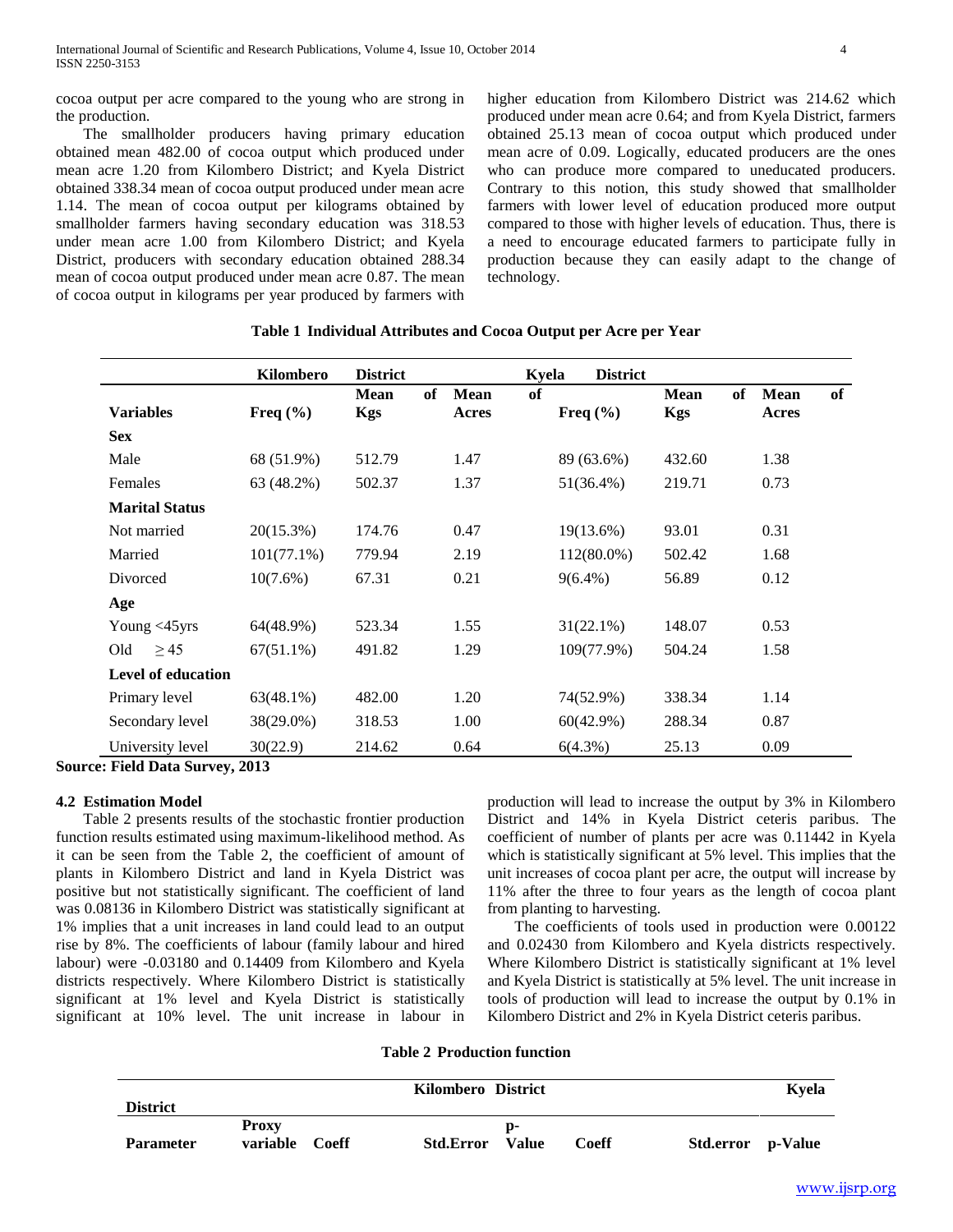| Constant                                                                 | $\beta_{o}$ | 7.53608***   | .00672 | .0000 | 5.76388*** | .31395 | .31395 |
|--------------------------------------------------------------------------|-------------|--------------|--------|-------|------------|--------|--------|
| <b>lnLand</b>                                                            | $\beta_1$   | $.08136***$  | .00087 | .0000 | .04142     | .03659 | .2576  |
| <i>lnLabour</i>                                                          | $\beta_2$   | $-.03180***$ | .00150 | .0000 | $.14409*$  | .08255 | .0809  |
| LnPlants<br><b>lnTools</b><br>(hand                                      | $\beta_3$   | .00064       | .00158 | .6841 | $.11442**$ | .05675 | .0438  |
| hoe)                                                                     | Þ4          | $.00122***$  | .00012 | .0000 | $.02430**$ | .03659 | .0302  |
| as Field Data Current 2012. Note $*****-$ Cignificance of 10/50/100/1200 |             |              |        |       |            |        |        |

**Source: Field Data Survey, 2013** Note \*\*\*,\*\*,\* = Significance at 1%,5%,10% level

# **4.3 Input Elasticity from Model Estimation**

 The elasticity's of output factors of production are return to scale of the Cobb-Douglas stochastic frontier model. Determination of elasticity's is necessary for the estimation of responsiveness of output to factor inputs of production. Most of the inputs on the stochastic frontier were statistically significant at different levels. Summation of all the partial elasticity of production with respect to every input was 0.111 and 0.27 of Kilombero and Kyela districts respectively. For Cobb-Douglas model this figure represents the returns-to-scale coefficient, also called the function coefficient or total output elasticity. When all factors were varied by the same proportion, the function coefficient indicated the percentage by which output increased. In this case, it means if all variables were to be increased by 1%, output would increase by 11% and 27% in Kilombero District and Kyela District respectively which represent increasing return to scale.

# **Table 3 Input Elasticity**

| <b>District</b>        | Kilombero         | Kvela             |
|------------------------|-------------------|-------------------|
| Variable inputs        | <b>Elasticity</b> | <b>Elasticity</b> |
| Land                   | 0.08              |                   |
| Labour                 | 0.03              | 0.14              |
| Plants                 |                   | 0.11              |
| Tools used (Hand hoes) | 0.001             | 0.02              |

# **Source: Field Data Survey, 2013**

# **4.4 Marginal Value Product and Factor Inputs**

 In order to assess the condition of a producer's profit level between Kilombero and Kyela districts a number of variable such as Marginal Physical Product  $(MPP)^1$ , Marginal value Product  $(MVP)^2$  and input prices were also estimated.

 $\overline{a}$ 

 $1$  MPP= APP\*input elasticity

 $2$  MVP=MPP $*$ output price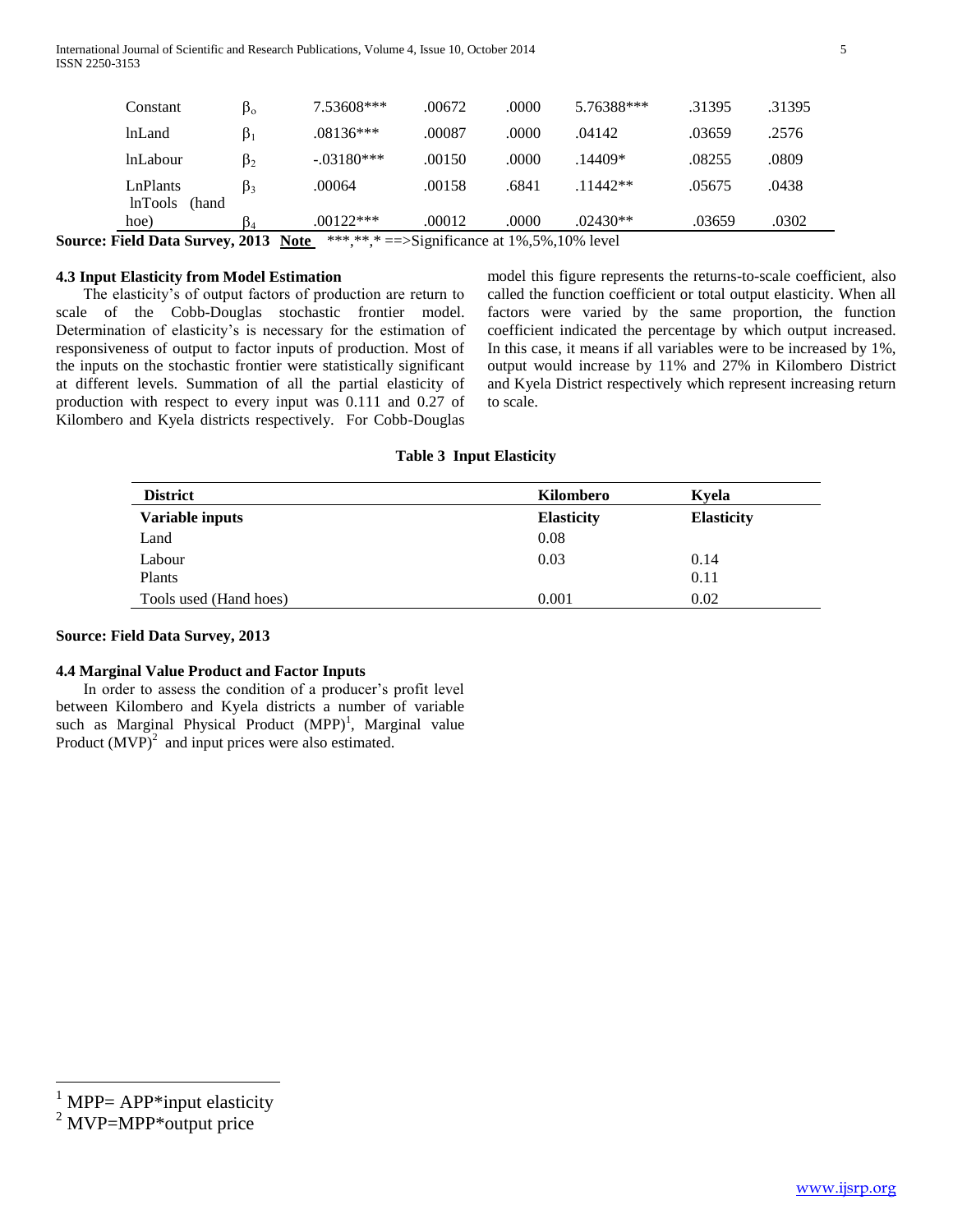| <b>Variable</b>    | <b>APP</b> | <b>Elasticity</b> | <b>MPP</b> | <b>MVP Tshs</b> | <b>Unit Price Tshs</b> |
|--------------------|------------|-------------------|------------|-----------------|------------------------|
| Kilombero district |            |                   |            |                 |                        |
| Land               | 357.45     | 0.08              | 17.87      | 1,608,300       | 90,000                 |
| Labour             | 185.59     | 0.03              | 5.56       | 222,400         | 40,000                 |
| Tools used         | 0.212      | 0.001             | 0.0002     | 1.4             | 7,000                  |
| Kyela district     |            |                   |            |                 |                        |
| Labour             | 146.26     | 0.14              | 20.48      | 819,200         | 40,000                 |
| Plants             | 2.853      | 0.11              | 0.313      | 633.74          | 2024.72                |
| Tools used         | 0.077      | 0.02              | 0.0015     | 10.5            | 7000                   |

#### **Table 4 Marginal Value Product and Factor inputs**

## **Source: Field Data Survey, 2013**

 The condition requirement for profit maximization is that the Marginal Variable Product (MVP) must be equal to the average unit price of inputs. When the unit use of labour and land in production per acre is greater than the average unit of price this implies that the unit increase in the variables cocoa farm will lead to negative return in production. Therefore, the MVP of tools of production (technology used/ hand hoes) was lower than the average unit price in both districts. From this result the smallholder farmers would benefit by increasing the tools of production especially hand hoes in the production of cocoa rather than increasing labour and land. Furthermore, Kyela had opportunity of increasing the cocoa plants in the available plots in order to increase production.

## **4.5 Distribution of Technical Efficiency**

 Table 5 shows the range of technical efficiency. About 11.45% (n=15) and 28.57% (n=40) from Kilombero and Kyela respectively of smallholder farmers had a mean below 50% smallholder farmers who were technically inefficiency in the production of cocoa. Furthermore, 88.55% (n=116) and 71.43% (n=100) from Kilombero and Kyela respectively of smallholder farmers within contract farming were technically efficient above 50%. The mean technical efficiency was 79.7% and 61.6% from Kilombero and Kyela respectively.

| <b>District</b>          |                | Kilombero     | Kyela         |               |
|--------------------------|----------------|---------------|---------------|---------------|
| <b>Efficiency scores</b> | <b>Sample</b>  | $\frac{0}{0}$ | <b>Sample</b> | $\frac{6}{6}$ |
| $<$ 30                   | 5              | 3.82          | 11            | 7.85          |
| 30-39                    | 6              | 4.58          | 9             | 6.43          |
| 40-49                    | $\overline{4}$ | 3.05          | 20            | 14.29         |
| 50-59                    | 9              | 6.87          | 21            | 15.00         |
| 60-69                    | 18             | 13.74         | 30            | 21.43         |
| 70-79                    | 17             | 12.98         | 27            | 19.29         |
| 80-89                    | 21             | 16.03         | 19            | 13.57         |
| $\Box$ $\Box$ -99        | 51             | 38.93         | 3             | 2.14          |
| Total                    | 131            | 100           | 140           | 100           |

#### **Table 5 Percentage Technical Efficiency**

## **Source: Field Data Survey, 2013**

 Table 6 shows the results of socio-economic factors that influenced technical efficiency or inefficiency. Negative sign on a variable efficiency means that the variable increases technical efficiency, while a positive sign reduces technical efficiency. The coefficients parameters on technical efficiency should not be directly interpreted (Battese and Coelli, 1992).

 Smallholder farmers within contract farming had access of training which can facilitate the increase of cocoa output. The coefficient of training was 0.08015 (p=0.0000) and 0.00114 (p=0.0220) from Kilombero District and Kyela District

respectively. The parameter was statistically significant at 1% and 5% from Kilombero District and Kyela District respectively. Smallholder farmers who underwent training are in good position of increasing production than non trainee's producers. The results agree with Kibirige's (2008) who found that farmers who received training increased their productivity. Equally, Galawat and Yabe (2011) found that farmers who attended training were profit efficient, while farmers who did not have any training were inefficient and had low profit efficiency. Also, the result is consistent with finding of Nikaido (2004) who found that the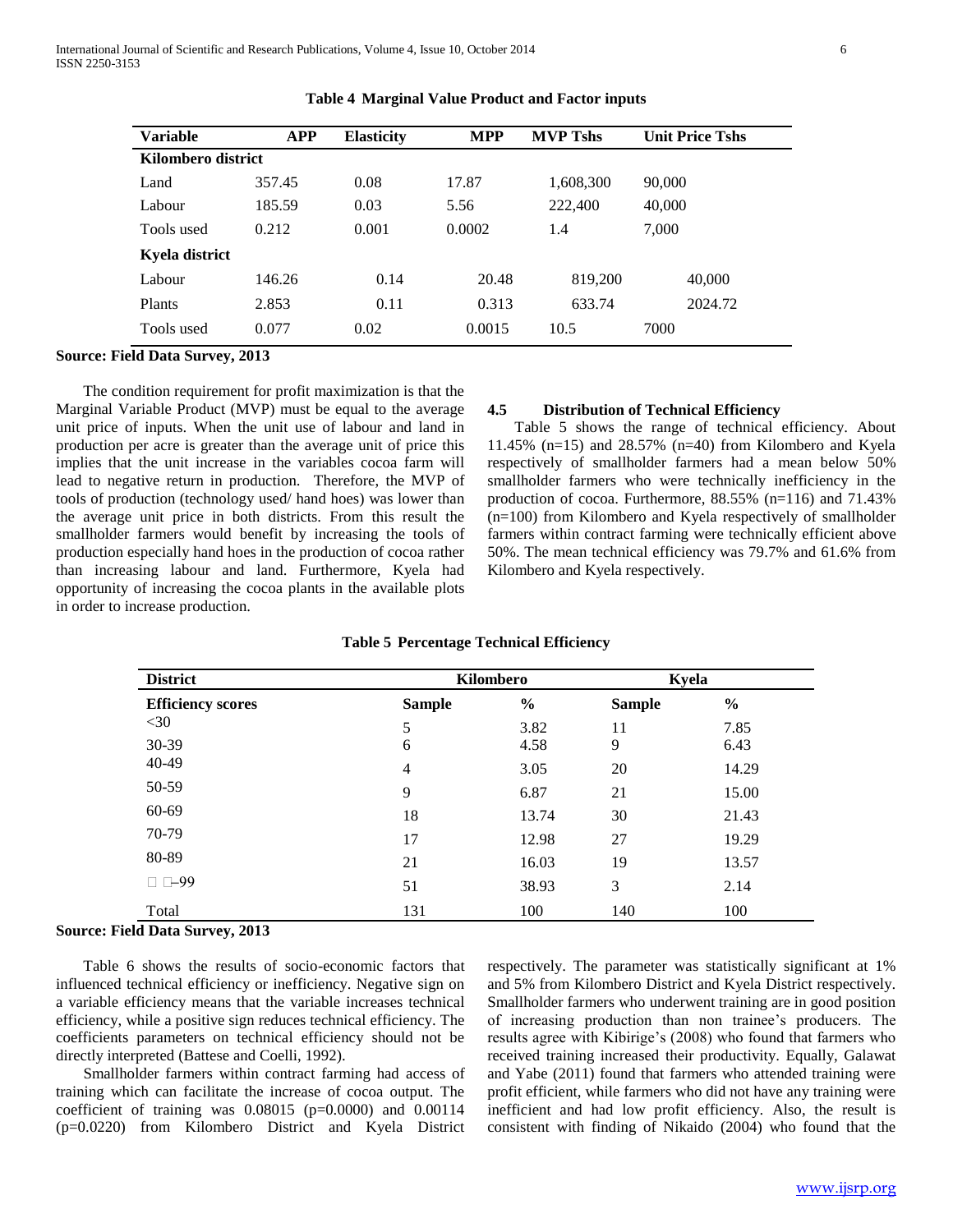participation of the small scale producers in trainings increased efficiency for small scale industry in India. Different finding in world shows that farmers who had access of training are technically efficient in their production.

 Smallholder farmers who are close to their farm are expected to be efficient in the production than those who are far away from the field. The coefficient of distance 0.0021(p=0.0126) in Kilombero which is statistically significant at 5% level. The findings conclude that the smallholder farmers who are close to their farm are in position of increasing production. This finding is related with the findings of Kebede (2001) who found that the closer the farm the less the distance used and the greater the efficiency.

 Technical efficiency in the production is also associated with hours used in the production; the standard hours used in agriculture is six hours per day. Table 6 shows the coefficient of man hours per day (time) was 0.20898 (p=0.0000) which is statistically significant at 1% level and 0.17512 (p=0.0471) statistically significant at 5% level from Kilombero District and Kyela District respectively. Smallholder farmers within contract farming will increase productivity if they use standard hours in production.

 The results on Table 6 show Kilombero District and Kyela District on utilization of family labour are statistically significant at 1% level. The smallholder farmers who use family labour are technically efficiency in the study areas. The results is in line with Kibirige (2008) who reported that increasing number of labour in maize made farmers become technically efficient. Also Kebede (2001) found that the increase of labour in production the output of rice was increased too. In addition, the findings of Kibaara (2005) suggested that the increase of labour possibly led to increase of maize yield.

 Regarding to the use of hired labour in the production of cocoa it is technically efficiency at Kilombero District than in Kyela District. The coefficient hired labour was 0.0002 (p=0.0000) which is statistically significant at 1% level. Smallholder farmers in Kilombero District are in good position of using hired labour in the production of cocoa within contract farming.

 The smallholder farmers in Kyela District are more experienced in the production of cocoa, the coefficient of experience was  $0.00114$  (p=0.0221) which is statistically significant at 5% level. The experienced producers are expected to be technically efficiency than newer producers. The result was consistent with the findings of Oleke (2008) who found that the experienced egg producers were the one who where technically efficient. Furthermore, Sesabo (2007) showed that fishermen who had many years of experience in fishing increased their productivity.

The coefficient for credit was -0.00013 (p=0.0000) which signify that the unit increase in credit leads to slight change in cocoa output at Kilombero District. This factor is statistically significant at 1% level. The access of credit within contract farming in production of cocoa in Kilombero District facilitated farmers to increase the output. The result agrees with Onoja (2009) who found that the farmers used credit their yield increased by 7.3%. Likewise, Kibaara (2005) found that alleviating credit constraints enables producers to buy hybrid seeds, and thus reduce technical inefficiency.

| <b>District</b>                                                    |                          |                                                      | Kilombero         |                      |              | <b>Kyela</b> |         |
|--------------------------------------------------------------------|--------------------------|------------------------------------------------------|-------------------|----------------------|--------------|--------------|---------|
| <b>Parameter</b>                                                   | <b>Proxy</b><br>variable | <b>Coeff</b>                                         | <b>Std.Error</b>  | $p-$<br><b>Value</b> | <b>Coeff</b> | std.Error    | p-Value |
| Constant                                                           | $\omega_{0}$             | 6.91957***                                           | .00498            | .0000                | 6.29639***   | .21018       | .0000   |
| Training<br>(#<br>days per<br>year)<br>Distance<br>home<br>(<br>to | $\rho_{1}$               | $.08015***$                                          | .00200            | .0000                | $.00114**$   | .00050       | .0220   |
| field)                                                             | $\rho_{\rm z}$           | $.00021**$                                           | .8295             | .0126                | .00347       | .01121       | .7568   |
| Time<br>(man hour per<br>day)<br>Family<br>labour<br>(man          | $\rho_{\rm a}$           | .20898***                                            | .00076            | .0000                | $.17512**$   | .08819       | .0471   |
| days)                                                              | $\rho_4$                 | $.07092$ ***                                         | .00111            | .0000                | .29507***    | .09638       | .0022   |
| Hired labour (man days)<br>Experience<br>(in cocoa                 | $\rho_{5}$               | $.00021***$                                          | .5229             | .0000                | .00277       | .09011       | .9755   |
| prod)                                                              | ρs                       | .59692                                               | .00014            | .6688                | $.00114**$   | .00050       | .0221   |
| Credit                                                             | $\rho_7$                 | $-.00013***$                                         | .7309             | .0000                | $-.00253$    | .00919       | .7833   |
| Log likelihood function                                            |                          | $-185.23011$                                         |                   |                      | $-106.85501$ |              |         |
| Wald Chi-square<br>technical<br>Mean                               |                          | 73.650                                               | $N = 131$         |                      | 1.647        | $N = 140$    |         |
| efficiency<br>2012<br>E: 1.1, D: 4: 6                              |                          | 79.7%<br><b>NT. L. WWW.WWW</b><br>$\cdot$ $\alpha$ . | $\cdot$ c $\cdot$ | (1.10/50/100/1)      | 61.6%        |              |         |

# **Table 6 Determinant of Technical Efficiency**

**Source: Field Data Survey, 2013** Note\*\*\*,\*\*,\* ==>Significance at 1%,5%,10% level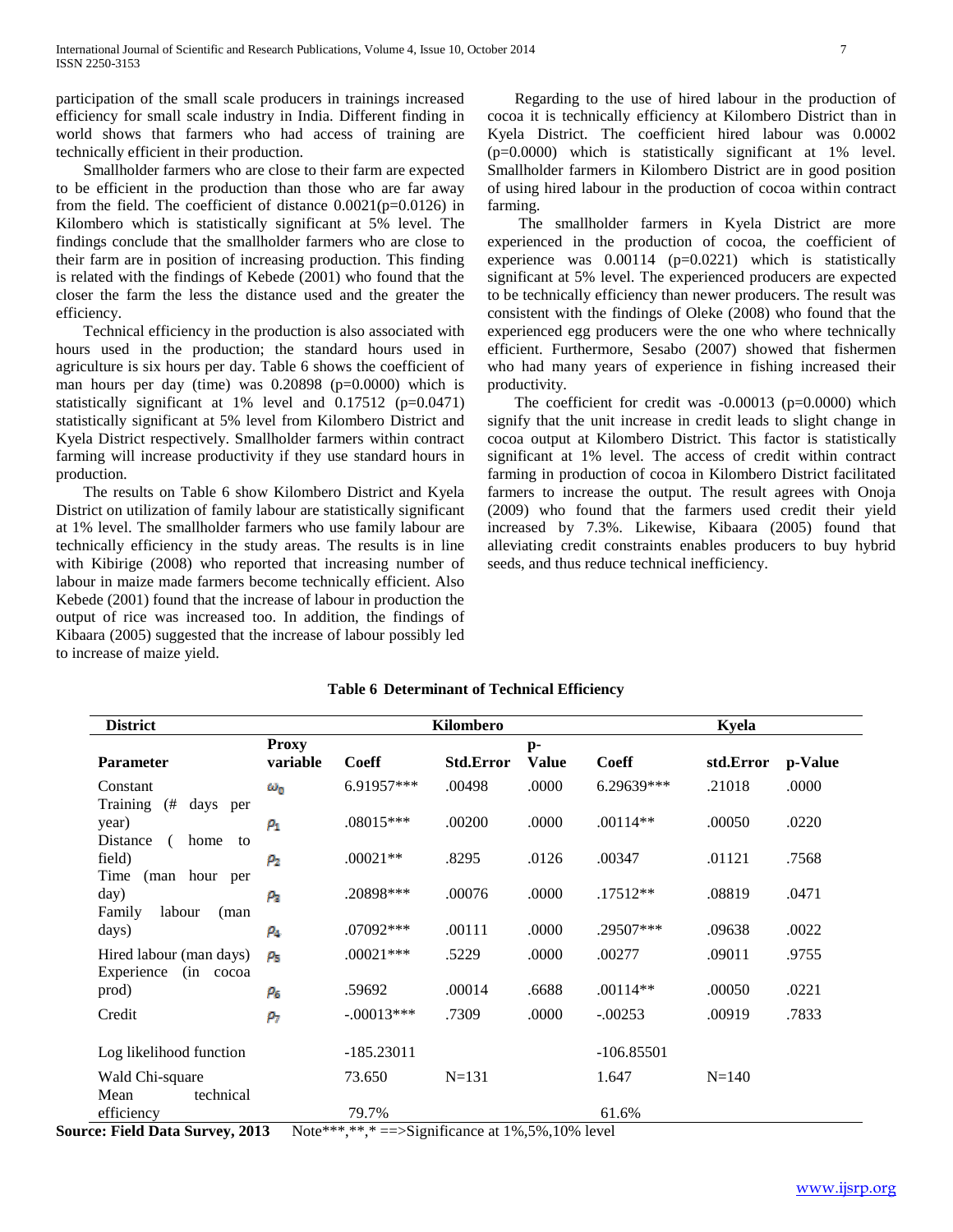# **4.6 Contribution of Contract Farming on Improving Smallholder Farmers livelihoods**

 The investigation of production quantity among the smallholder farmers within contract farming shows that 73.1% (n=198) of respondents agreed that contract farming led to increased productivity and other denied. Also result shows that 95.2% (n=258) of smallholder producers on contract farming said that contract helped them to sell their products on time while others disagreed. Findings showed that 92.9% (n=252) of smallholder farmers agreed that contract farming enabled timely purchase of their produces. Furthermore, result shows that 89.3% (n=242) agreed that contract farming provides access of training to smallholder farmers. Moreover, the results of production acreage shows that 71.7% (n=194) of smallholder farmers

increased the area of production being in contract farming and others disagreed. Eighty one percent (80.8% (n=219)) agreed that contract farming had made them access of obtaining credits. Whereas result indicates that 67.47% of respondents disagree that contract farming helped in obtaining input on time and 74.9% of respondents said contract farming did not increase access of using new technology within contractual arrangement (See table 7). These results prove that smallholder farmers being in contract had improved their livelihoods considering livelihoods outcomes such that Skills and knowledge acquired in contract production, timely purchases, timely payment, increased output and acreage of production, formalised group and relation, increased access to credit and increased employment opportunities.

# **Table 7 Opportunities within Contract Farming**

| <b>Variable</b>            | % of Agree       | % of Disagree     |
|----------------------------|------------------|-------------------|
| Production quantity        | $73.1$ (n=198)   | $26.9\%$ (n=73)   |
| Timely purchase            | $95.2\%$ (n=258) | 4.8% $(n=13)$     |
| Timely payment             | $92.9$ (n=252)   | $7.1\%$ (N=19)    |
| Timely inputs              | $32.53\%$ (n=88) | $67.47\%$ (n=183) |
| Access of training         | $89.3\%$ (n=242) | $10.7\%$ (n=29)   |
| Production acreage         | $71.7\%$ (n=194) | $28.3\%$ (n=77)   |
| Availability of technology | $25.1\%$ (n=68)  | $74.9\%$ (n=203)  |
| Access of credit           | $80.8\%$ (n=219) | $19.2\%$ (n=52)   |

**Source: Field Data Survey, 2013** 

# **4.7 Discussion of Opportunities Available within Contract Farming**

 Essentially, contract farming stipulates that within contract, smallholder farmers had access of training, credits, increased production quantity, increased production acreage, timely purchase, timely payment, timely inputs, better price and introduction of appropriate technology. This study found that many smallholder farmers benefited from contract farming although there were few challenges encountered on timely inputs, new technology and price fluctuation, within contractual arrangement. Other challenges encountered by smallholder farmers out of contractual arrangement include occurrence of diseases, attack of crops by wild animals, climatic change (drought) and theft cases. It is essential that contract farming provide inputs to smallholder farmers so as they can prevent pests which frequently attack crops in the study areas.

# IV. CONCLUSION AND POLICY IMPLICATION

 Contract farming contributes much to the improvement of livelihood of smallholder farmers within contractual arrangement especially on access of credits, timely purchase of their products, timely payment, and increase in production quantity, and labour training. The result shows that smallholder farmers from Kilombero District are technically efficiency than smallholder farmers from Kyela District. This calls for smallholder farmers

from Kyela to increase effort in the production and introduce new cocoa plants like farmers from Kilombero Districts. Rambling

 The low performance of cocoa production in Kilombero and Kyela Districts are resulted from factors which are out of control of smallholder farmers such as drought and wild animal (like monkey) who consume fruits. There is a need for the contract companies to introduce irrigation system within contract farming which will facilitate the harvesting of cocoa beans throughout the year. Furthermore, the government of Tanzania through its ministry of natural resource and tourism should take measures on how wild animals can be controlled in cocoa farms.

 Furthermore, smallholder farmers in the production of cocoa are faced with various diseases which attack cocoa plants and fruits in general which lead to reduction on output. Also, cocoa plants faced various diseases yet smallholder farmer said there is no pesticides to control diseases, hence they are not allowed to use industrial chemical for fumigation in steady they use locally made pesticides to control pests in cocoa farms. This call for government and contract companies to find solution on how smallholder farmers can control diseases and fortunately the productivity will be increase.

## ACKNOWLEDGMENT

 This paper is an outcome of the efforts of many persons to whom the researchers are indebted. Greater thanks should go to all people who have made this work successful. It is not possible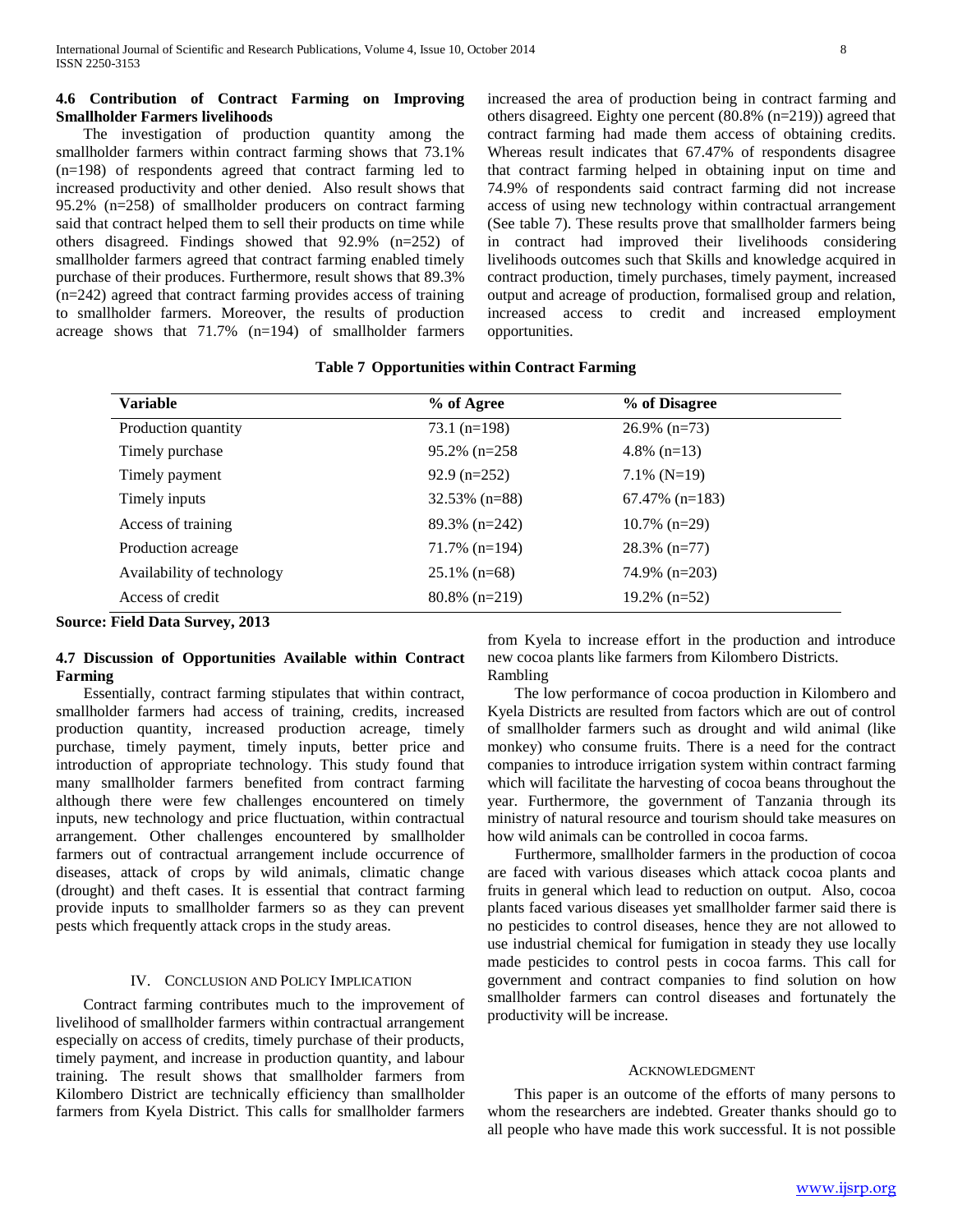to mention everyone who made a significant contribution towards completion of this study; however, we mention a few; First, special thanks should go to the Danish Government for providing research funds for this study through Potential and Limitations of Contract Farming (POLICOFA) Project at Mzumbe University. The project is led by the Department of Economics at Mzumbe University, Tanzania in collaboration with the Department of Geography and Geology and the Institute of Food and Resource Economics, both at the University of Copenhagen, Denmark. Lastly, special thanks should go to smallholder farmers of Cocoa production in Kilombero and Kyela Districts who provided inputs for this study, without them the work would not be accomplished timely.

#### **REFERENCES**

- [1] Aigner, D., C. A. K. Lovell, and P. Schmidt. (1977). Formulation and Estimation of Stochastic Frontier Productionfunction Models. Journal of Econometrics 6: 21- 37.
- [2] Battese, G. E. and Coelli, T. J. (1988). Prediction of Firm-level Technical Efficiencies with a Generalised Frontier Production Function and Panel Data, Journal of Econometrics 38, 387–399.
- [3] Battese, G. E. and Coelli, T. J. (1995). A Model for Technical Inefficiency Effects in a Stochastic Frontier Production Function for Panel Data. Empirical Economics 20, 325–332.
- [4] Battese, G.E. and Coelli, T.J. (1992). Frontier Production Functions, Technical Efficiency and Panel Data: With Application to Paddy Farmers in India. Journal of Productivity Analysis, 3(1–2): 153–169.
- [5] Bharat Ramaswami, Pratap Signgh Birthal, and P.K. Joshi, (2006), Efficiency and Distribution in Contract Farming: The Case of Indian Poultry Growers. MTID Discussion Paper No.91
- [6] Birthal, P.S., P.K. Joshi, and A. Gulati. (2005a). Vertical Coordination in High-Value Food Commodities: Implications for Smallholders. Markets, Trade, and Institutions Division Discussion Paper No. 85. Washington, D.C. International Food Policy Research Institute.
- [7] Delgado, C.L. (1995) Agricultural Diversification and Export Promotion in Sub-Saharan Africa, Food Policy, Vol. 20, No. 3, pp. 225-243.
- [8] Department for International development (1999): Sustainable Livelihoods Guidance Sheet: Introduction.
- http:livelihoods.org/info/info\_guidencesheets.htm#1.
- [9] Eaton, C. S., and Andrew W. Shepherd. 2001. Contract Farming -Partnerships for Growth. AGS Bulletin No. 145. Rome: Food and Agriculture Organization (FAO).
- [10] Galawat, F and Yabe, M. (2011). Profit Efficiency in Rice Production in Brunei Darussalam, Department of Agriculture and Resource Economics, Faculty of Agriculture Kyushu University, 6-10-1, Hakozaki, Higashi-Ku, Fukuoka City, Japan
- [11] Glover, D. and Kusterer, K. (1990) Small Farmers, Big Business: Contract Farming and Rural Development, London: Macmillan.
- [12] Holloway, G., C. Nicholson, C. Delgado, S. Staal, and S. Ehui. 2000. Agro Industrialization through institutional Innovations: Transaction costs, cooperatives and Milk Market Development in the East African highlands. Agricultural Economics 23: 279-288.
- [13] Ian Patrick report, (2004). Contract Farming in Indonesia: Smallholders and Agribusiness University of New England (UNE). in Pakistani Agriculture"America Journal of Agricultural Economics 77:657-685.
- [14] Jon Hellin and Madelon Meijer, (2006). Guidelines for Value Chain Analysis. Jonathan, Coulter, Andrew Goodland, Anne Tallontire and Rachel Stringfellow (1999). Natural Resource perspective, The Overseas Development Institute, Portland House, Stag Place,<br>
London SW1E 5DP, UK Journal of Econometrics, 3, pp. 101-115. London SW1E 5DP, UK Journal of Econometrics, 3,
- [15] Kebede T.A (2001). Farm Household Technical Efficiency: A stochastic Frontier Analysis, a study of Rice Producers in Mardi Watershed in Western Development Region of Nepal. Thesis/ dissertation, The University of Bergen.
- [16] Kibaara, B. W (2005). Technical Efficiency in Kenyan's Maize Production: An Application of the Stochastic Frontier Approach, Thesis submitted Department of Agricultural and Resource Economics In partial fulfillment of the requirements For the Degree of Master of Science Colorado State University Fort Collins, Colorado Science Colorado State University
- [17] Kibirige, D. (2008). The Impact of the Agricultural Productivity Enhancement Program on the Technical Efficiency of Maize Farmers in Masindi District; A Thesis Submitted for to the School of Graduates in Partial fulfilment of the Requirement for Award of a Master of Science in Agricultural and Applied Economics of Makerere University Kampala.
- [18] Kumbhakar, S. C., and C. A. K. Lovell. (2000). Stochastic Frontier Analysis. Cambridge: Cambridge University Press.
- [19] Manevska-Tasevska, G. (2012). Efficiency Analysis of Commercial Grape-Producing Family Farms in the Republic of Macedonia. Doctoral thesis, Swedish University of Agricultural Sciences.
- [20] MAFS report, (2005). Ministry of Agriculture and Food Security in Tanzania
- [21] Meeusen, W., and J. van den Broeck (1977). Efficiency estimation from Douglas production functions with composed error. International Economic Review 18: 435–444.
- [22] Ministry of Agriculture Food and Cooperation (MAFC) Report, (2006), Participatory Agricultural Development and Empowerment Project (PADEP), Conducted by Match Maker Associates Limited (MMA)
- [23] Ministry of Industry, Trade and Marketing (2008), Agricultural Marketing policy, The
- [24] United Republic of Tanzania, Dar es Salaam.
- [25] Mwakalinga H. A and Massawe W. (2007), Report on Output Market Support.
- [26] Nikaido, Y (2004). Technical Efficiency of Small-scale Industry in India, Application of Stochastic Production frontier Model. Research project: Institutions, Networks, and Force of Changes in Contemporary South Asia, Under Japanese Ministry of Education, Science, Sports and Culture Grant-in-Aid for scientific Research on Priority Areas Programme.
- [27] Oleke, J.M (2008), Poultry Egg Production Technical Efficiency in Ilala District; A Dissertation Submitted in Partial Fulfilment of Requirements of a Master of Science in Agricultural Economics at Sokoine university of Agriculture (SUA), Morogoro Tanzania.
- [28] Onoja, A. O, et al (2009), Econometric Analysis of Credit and Farm Resource Technical Efficiencies' Determinants in Cassava Farm, Kogi State, Nigeria: A Diagnostic and Stochastic Frontier. Department of Agricultural Economics and Extension, University of Port Harcourt, Nigeria.
- [29] Sesabo J.K (2007). Marine resources Conservation and Poverty Reduction Strategies in Tanzania; International max Planck Research School for Mantime Affairs at the University of Hamburg Springer Berlin Heidelberg New York
- [30] United Republic of Tanzania (URT) (2001). Agricultural Sector Development Strategy
- [31] Warning, M. and N. Key (2002). "The Social Performance and Distributional Consequences of Contract Farming: An Equilibrium Analysis of the Arachide de Bouche Program in Senegal." World Development 30(2):255-263.
- [32] Zaibet, L. and P.S. Dharmapala (1999). Efficiency of government supported horticulture: The case of Oman, Agricultural Systems. 62: 159-168.

#### AUTHORS

**First Author:** Nathaniel Naftali Kalimang`asi: Master of Science in Economics, Bachelor of Arts in Economic Development, Email: nathan54@yahoo.com,

**Second Author:** Aggrey Kihombo (PhD in Economics), Master of Science in Economics Mzumbe University; email: akihombo@yahoo.com